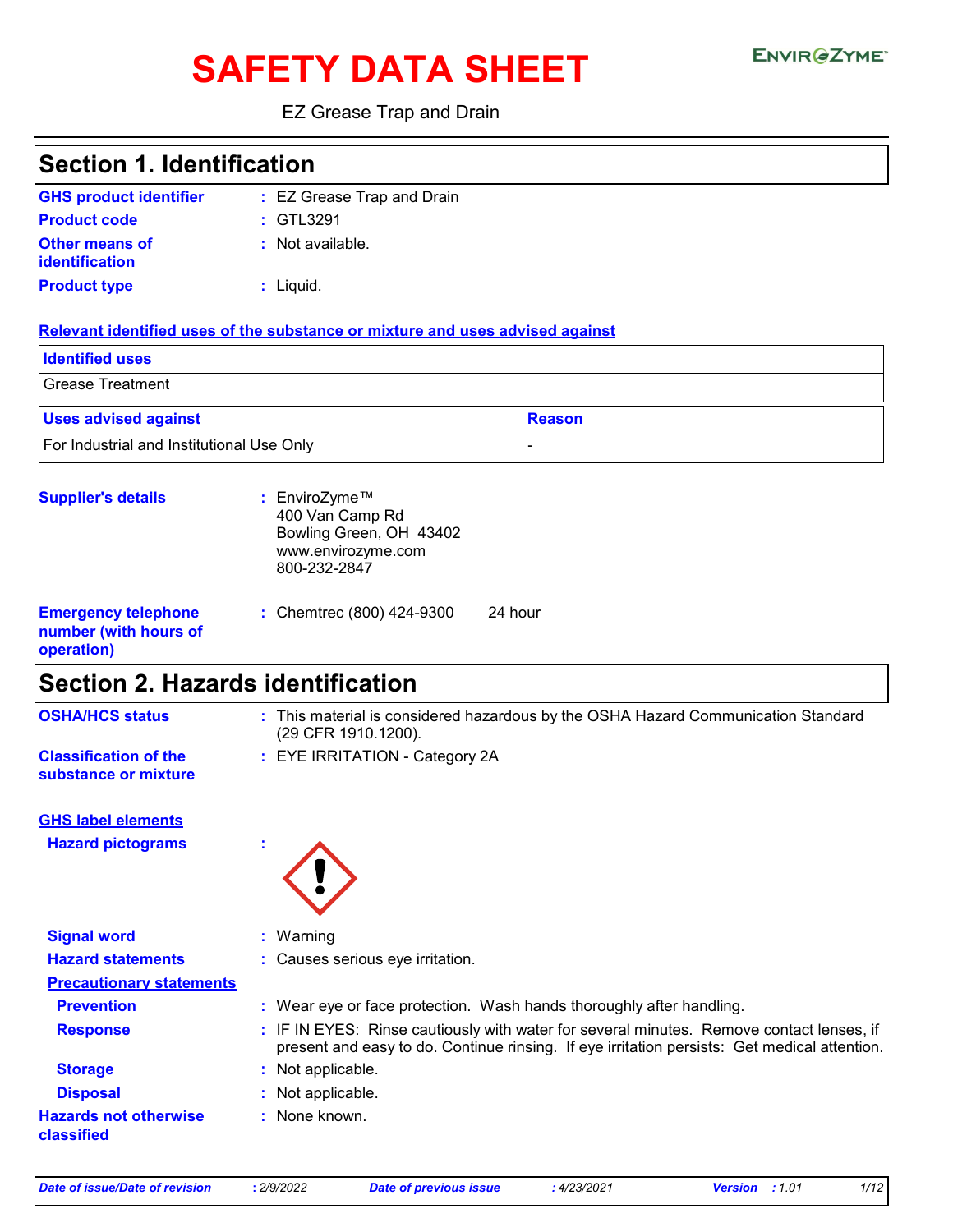### **Section 3. Composition/information on ingredients**

#### **Substance/mixture :**

#### **Other means of identification**

- : Mixture
- **:** Not available.

| <b>Ingredient name</b>         | $\frac{9}{6}$ | <b>CAS number</b> |
|--------------------------------|---------------|-------------------|
| I sodium nitrate               | l≤10          | 7631-99-4         |
| sodium dodecylbenzenesulfonate | ∣≤3           | 25155-30-0        |
| Alcohols, C9-11, ethoxylated   | '≤3           | 68439-46-3        |

Any concentration shown as a range is to protect confidentiality or is due to batch variation.

**There are no additional ingredients present which, within the current knowledge of the supplier and in the concentrations applicable, are classified as hazardous to health or the environment and hence require reporting in this section.**

**Occupational exposure limits, if available, are listed in Section 8.**

### **Section 4. First aid measures**

#### **Description of necessary first aid measures**

| <b>Eye contact</b>  | : Immediately flush eyes with plenty of water, occasionally lifting the upper and lower<br>eyelids. Check for and remove any contact lenses. Continue to rinse for at least 10<br>minutes. Get medical attention.                                                                                                                                                                                                                                                                                                                                                                                                                                                                                                                                                                                                         |
|---------------------|---------------------------------------------------------------------------------------------------------------------------------------------------------------------------------------------------------------------------------------------------------------------------------------------------------------------------------------------------------------------------------------------------------------------------------------------------------------------------------------------------------------------------------------------------------------------------------------------------------------------------------------------------------------------------------------------------------------------------------------------------------------------------------------------------------------------------|
| <b>Inhalation</b>   | : Remove victim to fresh air and keep at rest in a position comfortable for breathing. If<br>not breathing, if breathing is irregular or if respiratory arrest occurs, provide artificial<br>respiration or oxygen by trained personnel. It may be dangerous to the person providing<br>aid to give mouth-to-mouth resuscitation. Get medical attention if adverse health effects<br>persist or are severe. If unconscious, place in recovery position and get medical<br>attention immediately. Maintain an open airway. Loosen tight clothing such as a collar,<br>tie, belt or waistband. In case of inhalation of decomposition products in a fire,<br>symptoms may be delayed. The exposed person may need to be kept under medical<br>surveillance for 48 hours.                                                    |
| <b>Skin contact</b> | : Flush contaminated skin with plenty of water. Remove contaminated clothing and<br>shoes. Get medical attention if symptoms occur. Wash clothing before reuse. Clean<br>shoes thoroughly before reuse.                                                                                                                                                                                                                                                                                                                                                                                                                                                                                                                                                                                                                   |
| <b>Ingestion</b>    | : Wash out mouth with water. Remove dentures if any. Remove victim to fresh air and<br>keep at rest in a position comfortable for breathing. If material has been swallowed and<br>the exposed person is conscious, give small quantities of water to drink. Stop if the<br>exposed person feels sick as vomiting may be dangerous. Do not induce vomiting<br>unless directed to do so by medical personnel. If vomiting occurs, the head should be<br>kept low so that vomit does not enter the lungs. Get medical attention if adverse health<br>effects persist or are severe. Never give anything by mouth to an unconscious person.<br>If unconscious, place in recovery position and get medical attention immediately.<br>Maintain an open airway. Loosen tight clothing such as a collar, tie, belt or waistband. |

|                                       | Most important symptoms/effects, acute and delayed  |
|---------------------------------------|-----------------------------------------------------|
| <b>Potential acute health effects</b> |                                                     |
| Eye contact                           | : Causes serious eye irritation.                    |
| <b>Inhalation</b>                     | : No known significant effects or critical hazards. |
| <b>Skin contact</b>                   | : No known significant effects or critical hazards. |
| <b>Ingestion</b>                      | : No known significant effects or critical hazards. |
| Over-exposure signs/symptoms          |                                                     |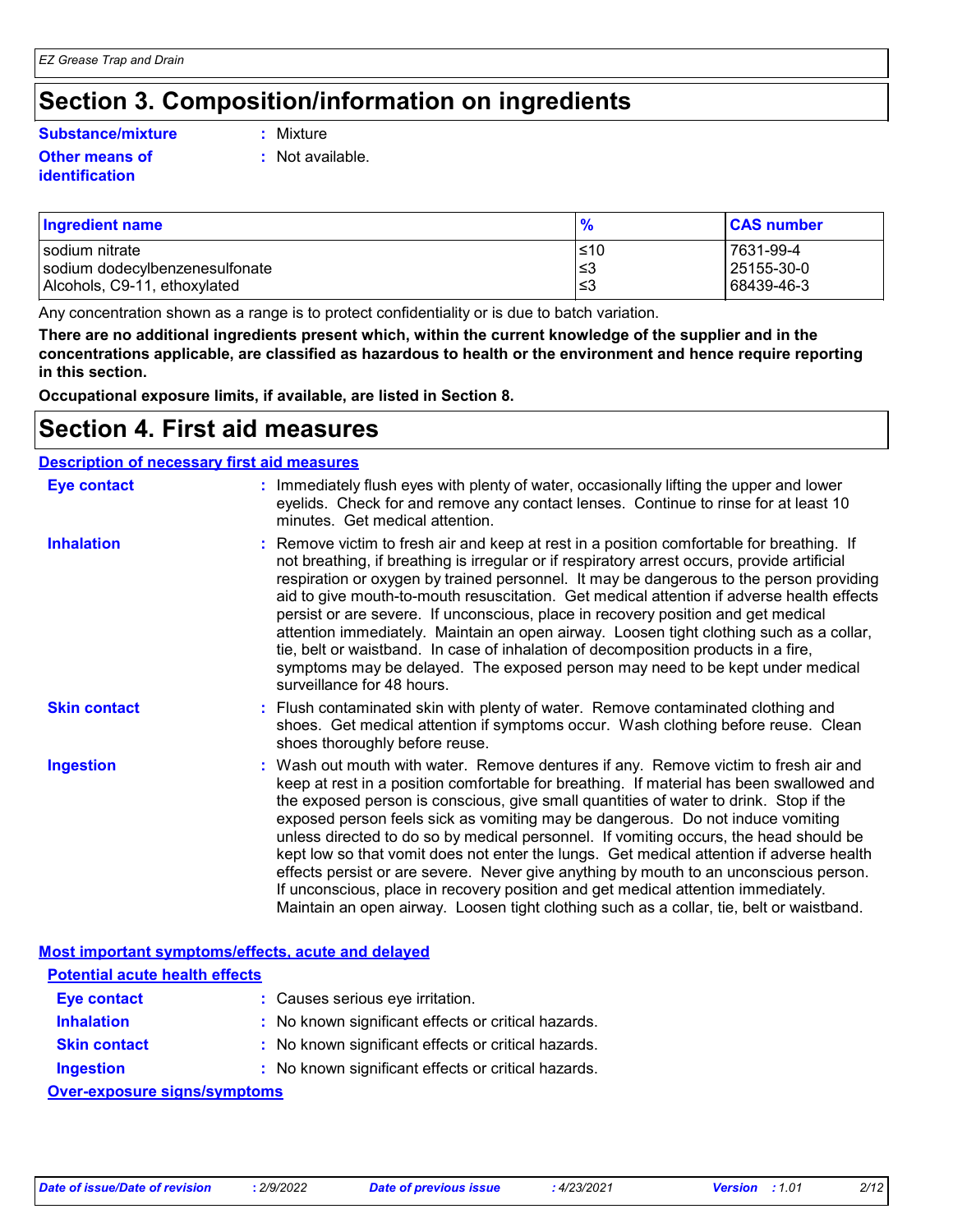### **Section 4. First aid measures**

| <b>Eye contact</b>  | : Adverse symptoms may include the following:<br>pain or irritation<br>watering<br>redness |
|---------------------|--------------------------------------------------------------------------------------------|
| <b>Inhalation</b>   | : No specific data.                                                                        |
| <b>Skin contact</b> | : No specific data.                                                                        |
| <b>Ingestion</b>    | : No specific data.                                                                        |

| Indication of immediate medical attention and special treatment needed, if necessary |                                                                                                                                                                               |  |  |
|--------------------------------------------------------------------------------------|-------------------------------------------------------------------------------------------------------------------------------------------------------------------------------|--|--|
| <b>Notes to physician</b>                                                            | : In case of inhalation of decomposition products in a fire, symptoms may be delayed.<br>The exposed person may need to be kept under medical surveillance for 48 hours.      |  |  |
| <b>Specific treatments</b>                                                           | : No specific treatment.                                                                                                                                                      |  |  |
| <b>Protection of first-aiders</b>                                                    | : No action shall be taken involving any personal risk or without suitable training. It may<br>be dangerous to the person providing aid to give mouth-to-mouth resuscitation. |  |  |

### **See toxicological information (Section 11)**

### **Section 5. Fire-fighting measures**

| <b>Extinguishing media</b>                               |                                                                                                                                                                                                     |
|----------------------------------------------------------|-----------------------------------------------------------------------------------------------------------------------------------------------------------------------------------------------------|
| <b>Suitable extinguishing</b><br>media                   | : Use an extinguishing agent suitable for the surrounding fire.                                                                                                                                     |
| <b>Unsuitable extinguishing</b><br>media                 | : None known.                                                                                                                                                                                       |
| <b>Specific hazards arising</b><br>from the chemical     | : In a fire or if heated, a pressure increase will occur and the container may burst.                                                                                                               |
| <b>Hazardous thermal</b><br>decomposition products       | Decomposition products may include the following materials:<br>carbon dioxide<br>carbon monoxide<br>nitrogen oxides<br>sulfur oxides<br>metal oxide/oxides                                          |
| <b>Special protective actions</b><br>for fire-fighters   | : Promptly isolate the scene by removing all persons from the vicinity of the incident if<br>there is a fire. No action shall be taken involving any personal risk or without suitable<br>training. |
| <b>Special protective</b><br>equipment for fire-fighters | Fire-fighters should wear appropriate protective equipment and self-contained breathing<br>apparatus (SCBA) with a full face-piece operated in positive pressure mode.                              |

## **Section 6. Accidental release measures**

| <b>Personal precautions, protective equipment and emergency procedures</b> |                                                                                                                                                                                                                                                                                                                                                                                                                  |  |  |  |
|----------------------------------------------------------------------------|------------------------------------------------------------------------------------------------------------------------------------------------------------------------------------------------------------------------------------------------------------------------------------------------------------------------------------------------------------------------------------------------------------------|--|--|--|
| For non-emergency<br>personnel                                             | : No action shall be taken involving any personal risk or without suitable training.<br>Evacuate surrounding areas. Keep unnecessary and unprotected personnel from<br>entering. Do not touch or walk through spilled material. Avoid breathing vapor or mist.<br>Provide adequate ventilation. Wear appropriate respirator when ventilation is<br>inadequate. Put on appropriate personal protective equipment. |  |  |  |
| For emergency responders                                                   | : If specialized clothing is required to deal with the spillage, take note of any information in<br>Section 8 on suitable and unsuitable materials. See also the information in "For non-<br>emergency personnel".                                                                                                                                                                                               |  |  |  |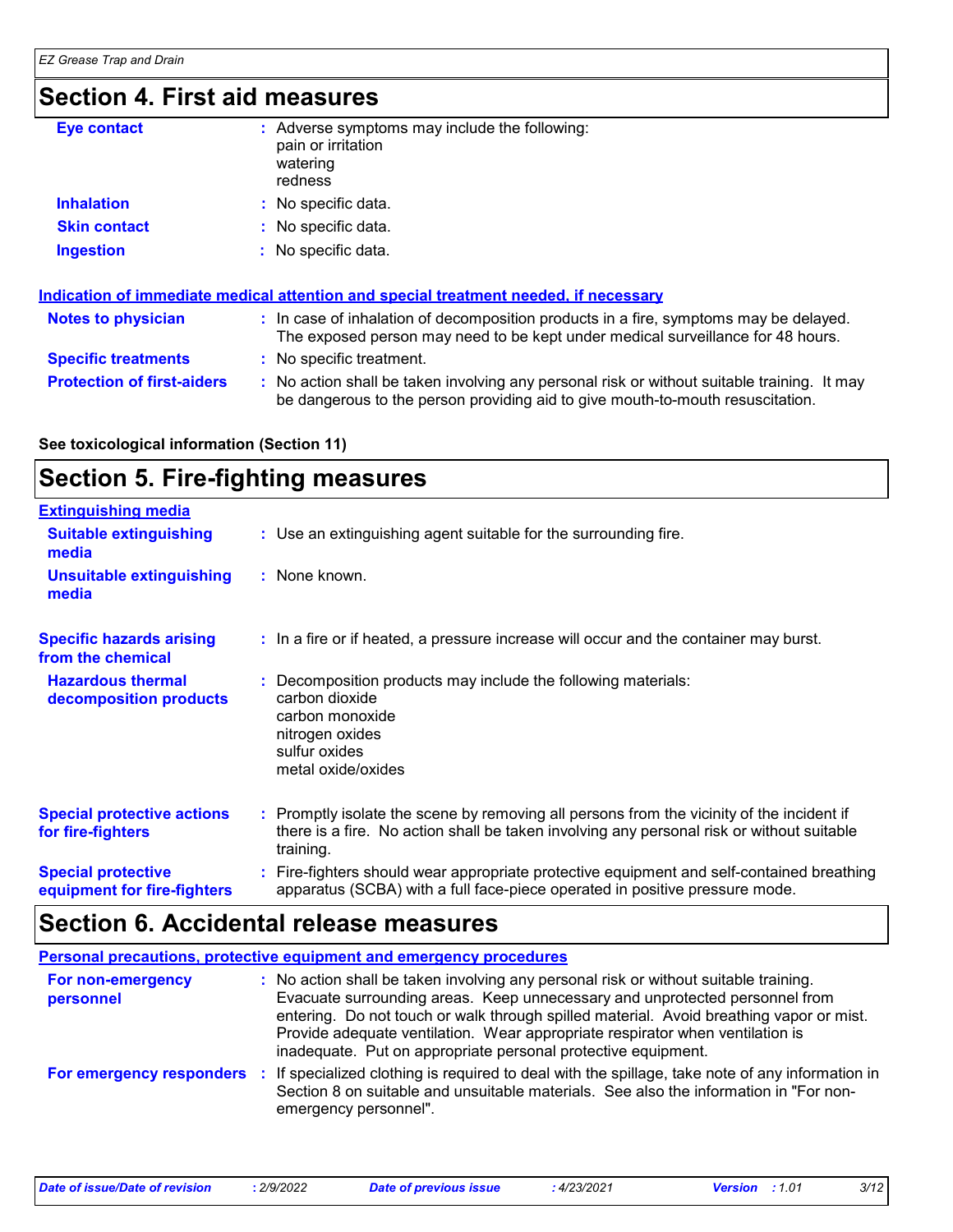### **Section 6. Accidental release measures**

| <b>Environmental precautions</b>                      | Avoid dispersal of spilled material and runoff and contact with soil, waterways, drains<br>and sewers. Inform the relevant authorities if the product has caused environmental<br>pollution (sewers, waterways, soil or air).                                                                                                                          |
|-------------------------------------------------------|--------------------------------------------------------------------------------------------------------------------------------------------------------------------------------------------------------------------------------------------------------------------------------------------------------------------------------------------------------|
| Methods and materials for containment and cleaning up |                                                                                                                                                                                                                                                                                                                                                        |
| <b>Small spill</b>                                    | : Stop leak if without risk. Move containers from spill area. Dilute with water and mop up<br>if water-soluble. Alternatively, or if water-insoluble, absorb with an inert dry material and<br>place in an appropriate waste disposal container. Dispose of via a licensed waste<br>disposal contractor.                                               |
| <b>Large spill</b>                                    | Stop leak if without risk. Move containers from spill area. Approach release from<br>upwind. Prevent entry into sewers, water courses, basements or confined areas. Wash<br>spillages into an effluent treatment plant or proceed as follows. Contain and collect<br>anillono ujith non qombustible, aboarhant material o a sand, anthu usrmiqulito er |

spillage with non-combustible, absorbent material e.g. sand, earth, vermiculite or diatomaceous earth and place in container for disposal according to local regulations (see Section 13). Dispose of via a licensed waste disposal contractor. Contaminated absorbent material may pose the same hazard as the spilled product. Note: see Section 1 for emergency contact information and Section 13 for waste disposal.

### **Section 7. Handling and storage**

#### **Precautions for safe handling**

| <u>1998819119 191 9819 11811811113</u>                                           |                                                                                                                                                                                                                                                                                                                                                                                                                                                                                                                                                                                    |
|----------------------------------------------------------------------------------|------------------------------------------------------------------------------------------------------------------------------------------------------------------------------------------------------------------------------------------------------------------------------------------------------------------------------------------------------------------------------------------------------------------------------------------------------------------------------------------------------------------------------------------------------------------------------------|
| <b>Protective measures</b>                                                       | : Put on appropriate personal protective equipment (see Section 8). Do not ingest. Avoid<br>contact with eyes, skin and clothing. Avoid breathing vapor or mist. Keep in the original<br>container or an approved alternative made from a compatible material, kept tightly<br>closed when not in use. Empty containers retain product residue and can be hazardous.<br>Do not reuse container.                                                                                                                                                                                    |
| <b>Advice on general</b><br>occupational hygiene                                 | : Eating, drinking and smoking should be prohibited in areas where this material is<br>handled, stored and processed. Workers should wash hands and face before eating,<br>drinking and smoking. Remove contaminated clothing and protective equipment before<br>entering eating areas. See also Section 8 for additional information on hygiene<br>measures.                                                                                                                                                                                                                      |
| <b>Conditions for safe storage,</b><br>including any<br><b>incompatibilities</b> | : Store in accordance with local regulations. Store in original container protected from<br>direct sunlight in a dry, cool and well-ventilated area, away from incompatible materials<br>(see Section 10) and food and drink. Keep container tightly closed and sealed until<br>ready for use. Containers that have been opened must be carefully resealed and kept<br>upright to prevent leakage. Do not store in unlabeled containers. Use appropriate<br>containment to avoid environmental contamination. See Section 10 for incompatible<br>materials before handling or use. |

### **Section 8. Exposure controls/personal protection**

### **Control parameters**

#### **Occupational exposure limits**

| <b>Ingredient name</b>         | <b>Exposure limits</b> |
|--------------------------------|------------------------|
| sodium nitrate                 | None.                  |
| sodium dodecylbenzenesulfonate | None.                  |
| Alcohols, C9-11, ethoxylated   | None.                  |

| <b>Appropriate engineering</b><br><b>controls</b> |            | : Good general ventilation should be sufficient to control worker exposure to airborne<br>contaminants.                                                                                                                                                                                                                         |            |                       |  |      |
|---------------------------------------------------|------------|---------------------------------------------------------------------------------------------------------------------------------------------------------------------------------------------------------------------------------------------------------------------------------------------------------------------------------|------------|-----------------------|--|------|
| <b>Environmental exposure</b><br><b>controls</b>  |            | : Emissions from ventilation or work process equipment should be checked to ensure<br>they comply with the requirements of environmental protection legislation. In some<br>cases, fume scrubbers, filters or engineering modifications to the process equipment<br>will be necessary to reduce emissions to acceptable levels. |            |                       |  |      |
| Date of issue/Date of revision                    | : 2/9/2022 | <b>Date of previous issue</b>                                                                                                                                                                                                                                                                                                   | :4/23/2021 | <b>Version</b> : 1.01 |  | 4/12 |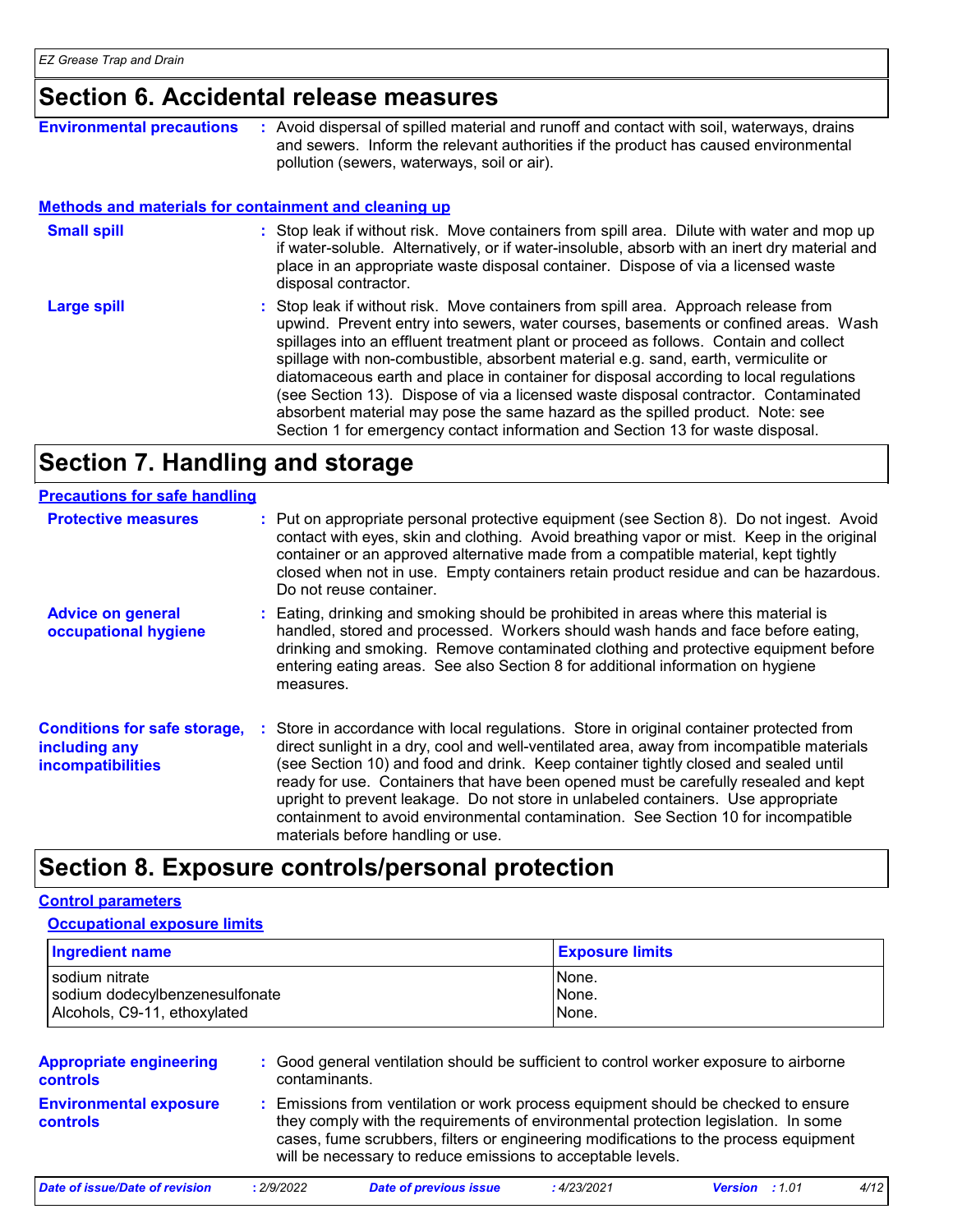### **Section 8. Exposure controls/personal protection**

#### **Individual protection measures**

| <b>Hygiene measures</b>       | : Wash hands, forearms and face thoroughly after handling chemical products, before<br>eating, smoking and using the lavatory and at the end of the working period.<br>Appropriate techniques should be used to remove potentially contaminated clothing.<br>Wash contaminated clothing before reusing. Ensure that eyewash stations and safety<br>showers are close to the workstation location.                                                                                                                                                                                                                      |
|-------------------------------|------------------------------------------------------------------------------------------------------------------------------------------------------------------------------------------------------------------------------------------------------------------------------------------------------------------------------------------------------------------------------------------------------------------------------------------------------------------------------------------------------------------------------------------------------------------------------------------------------------------------|
| <b>Eye/face protection</b>    | : Safety eyewear complying with an approved standard should be used when a risk<br>assessment indicates this is necessary to avoid exposure to liquid splashes, mists,<br>gases or dusts. If contact is possible, the following protection should be worn, unless<br>the assessment indicates a higher degree of protection: chemical splash goggles.                                                                                                                                                                                                                                                                  |
| <b>Skin protection</b>        |                                                                                                                                                                                                                                                                                                                                                                                                                                                                                                                                                                                                                        |
| <b>Hand protection</b>        | : Chemical-resistant, impervious gloves complying with an approved standard should be<br>worn at all times when handling chemical products if a risk assessment indicates this is<br>necessary. Considering the parameters specified by the glove manufacturer, check<br>during use that the gloves are still retaining their protective properties. It should be<br>noted that the time to breakthrough for any glove material may be different for different<br>glove manufacturers. In the case of mixtures, consisting of several substances, the<br>protection time of the gloves cannot be accurately estimated. |
| <b>Body protection</b>        | : Personal protective equipment for the body should be selected based on the task being<br>performed and the risks involved and should be approved by a specialist before<br>handling this product. Recommended: Protective gloves                                                                                                                                                                                                                                                                                                                                                                                     |
| <b>Other skin protection</b>  | : Appropriate footwear and any additional skin protection measures should be selected<br>based on the task being performed and the risks involved and should be approved by a<br>specialist before handling this product.                                                                                                                                                                                                                                                                                                                                                                                              |
| <b>Respiratory protection</b> | : Based on the hazard and potential for exposure, select a respirator that meets the<br>appropriate standard or certification. Respirators must be used according to a<br>respiratory protection program to ensure proper fitting, training, and other important<br>aspects of use.                                                                                                                                                                                                                                                                                                                                    |

### **Section 9. Physical and chemical properties**

| <b>Appearance</b>                                 |                                                                         |
|---------------------------------------------------|-------------------------------------------------------------------------|
| <b>Physical state</b>                             | $:$ Liquid.                                                             |
| <b>Color</b>                                      | : Opaque. Blue.                                                         |
| Odor                                              | : Characteristic.                                                       |
| <b>Odor threshold</b>                             | $:$ Not available.                                                      |
| pH                                                | : 6 to 9                                                                |
| <b>Melting point</b>                              | $:$ Not available.                                                      |
| <b>Boiling point</b>                              | : Not available.                                                        |
| <b>Flash point</b>                                | : Closed cup: >93.3°C (>199.9°F) [Product does not sustain combustion.] |
| <b>Evaporation rate</b>                           | : Not available.                                                        |
| <b>Flammability (solid, gas)</b>                  | : Not available.                                                        |
| Lower and upper explosive<br>(flammable) limits   | : Not available.                                                        |
| <b>Vapor pressure</b>                             | : Not available.                                                        |
| <b>Vapor density</b>                              | : Not available.                                                        |
| <b>Relative density</b>                           | : 1.05                                                                  |
| <b>Solubility</b>                                 | : Not available.                                                        |
| <b>Solubility in water</b>                        | : Not available.                                                        |
| <b>Partition coefficient: n-</b><br>octanol/water | : Not available.                                                        |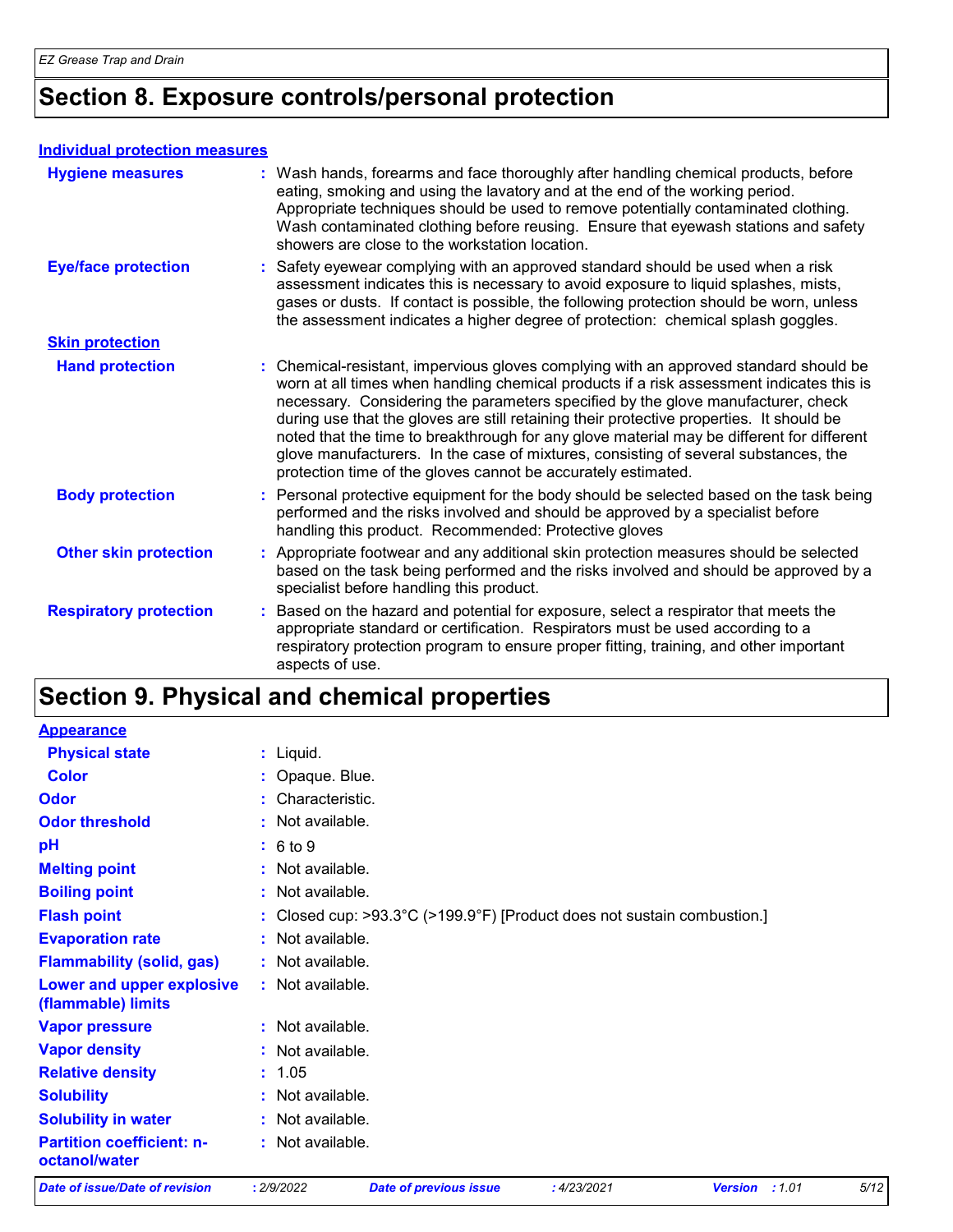### **Section 9. Physical and chemical properties**

| <b>Auto-ignition temperature</b> | : Not available. |
|----------------------------------|------------------|
| <b>Decomposition temperature</b> | : Not available. |
| <b>Viscosity</b>                 | : Not available. |
| Flow time (ISO 2431)             | : Not available. |

### **Section 10. Stability and reactivity**

| <b>Reactivity</b>                            | : No specific test data related to reactivity available for this product or its ingredients.              |
|----------------------------------------------|-----------------------------------------------------------------------------------------------------------|
| <b>Chemical stability</b>                    | : The product is stable.                                                                                  |
| <b>Possibility of hazardous</b><br>reactions | : Under normal conditions of storage and use, hazardous reactions will not occur.                         |
| <b>Conditions to avoid</b>                   | : No specific data.                                                                                       |
| <b>Incompatible materials</b>                | $:$ Not available.                                                                                        |
| <b>Hazardous decomposition</b><br>products   | : Under normal conditions of storage and use, hazardous decomposition products should<br>not be produced. |

### **Section 11. Toxicological information**

#### **Information on toxicological effects**

#### **Acute toxicity**

| <b>Product/ingredient name</b>                          | <b>Result</b>          | <b>Species</b> | <b>Dose</b>                         | <b>Exposure</b> |
|---------------------------------------------------------|------------------------|----------------|-------------------------------------|-----------------|
| l sodium nitrate<br>sodium                              | LD50 Oral<br>LD50 Oral | Rat<br>Rat     | 1267 mg/kg<br>$ 438 \text{ mg/kg} $ |                 |
| dodecylbenzenesulfonate<br>Alcohols, C9-11, ethoxylated | LD50 Oral              | Rat            | 1378 mg/kg                          |                 |

#### **Irritation/Corrosion**

| <b>Product/ingredient name</b> | <b>Result</b>            | <b>Species</b> | <b>Score</b> | <b>Exposure</b>     | <b>Observation</b> |
|--------------------------------|--------------------------|----------------|--------------|---------------------|--------------------|
| sodium                         | Eyes - Severe irritant   | Rabbit         |              | <b>24 hours 250</b> |                    |
| dodecylbenzenesulfonate        |                          |                |              | Micrograms          |                    |
|                                | Eyes - Severe irritant   | Rabbit         |              | 1 Percent           |                    |
|                                | Skin - Moderate irritant | Rabbit         |              | 124 hours 20        |                    |
|                                |                          |                |              | milligrams          |                    |

#### **Sensitization**

Not available.

#### **Mutagenicity**

Not available.

#### **Carcinogenicity**

Not available.

#### **Classification**

| <b>Product/ingredient name</b> | <b>OSHA</b> | <b>IARC</b> | <b>NTP</b> |
|--------------------------------|-------------|-------------|------------|
| sodium nitrate                 |             | 24<br>∠г    |            |

#### **Reproductive toxicity**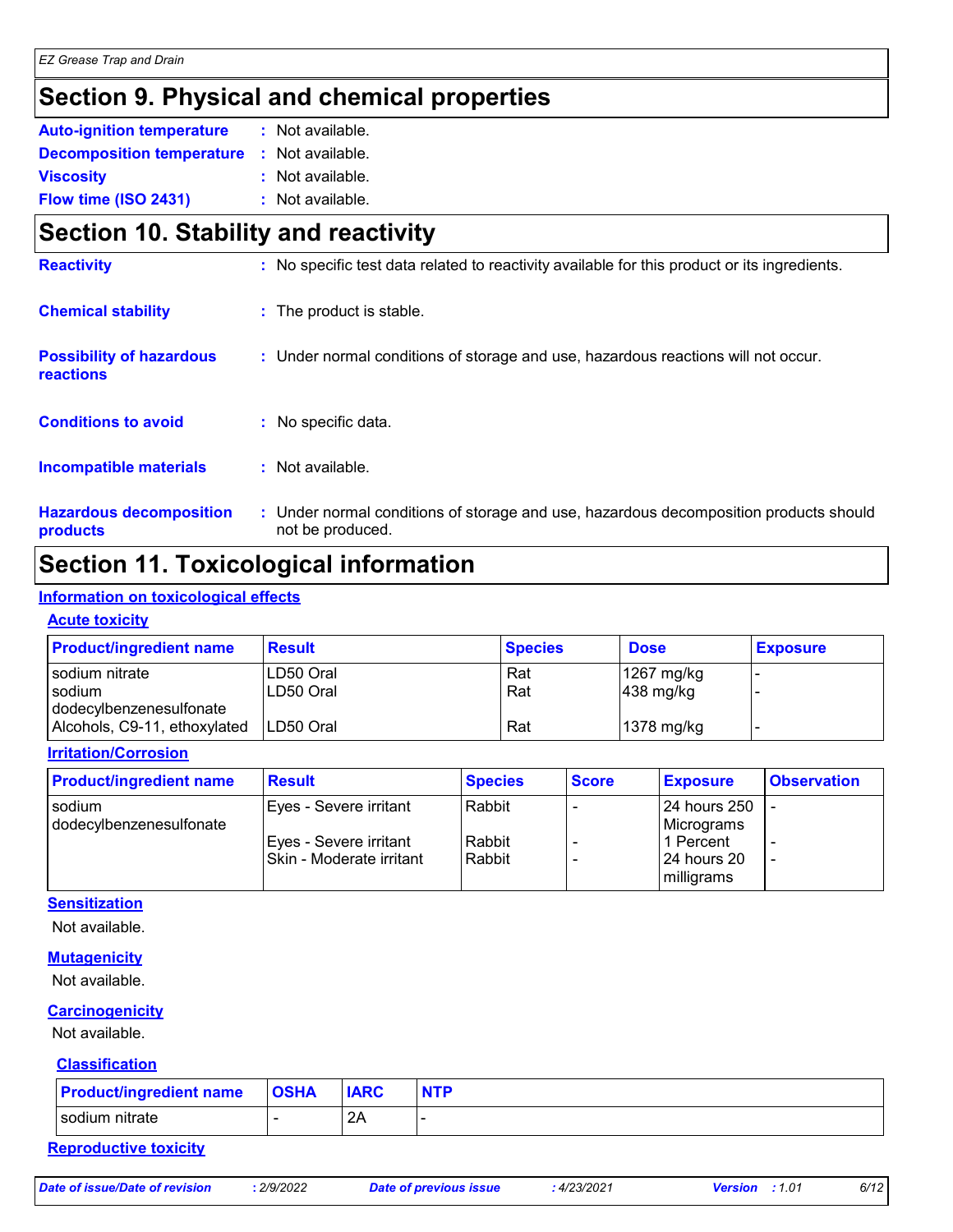### **Section 11. Toxicological information**

#### Not available.

#### **Teratogenicity**

Not available.

#### **Specific target organ toxicity (single exposure)**

Not available.

#### **Specific target organ toxicity (repeated exposure)**

Not available.

#### **Aspiration hazard**

Not available.

| <b>Information on the likely</b><br>routes of exposure | : Routes of entry anticipated: Oral, Dermal.<br>Routes of entry not anticipated: Inhalation. |
|--------------------------------------------------------|----------------------------------------------------------------------------------------------|
| <b>Potential acute health effects</b>                  |                                                                                              |
| <b>Eye contact</b>                                     | : Causes serious eye irritation.                                                             |
| <b>Inhalation</b>                                      | : No known significant effects or critical hazards.                                          |
| <b>Skin contact</b>                                    | : No known significant effects or critical hazards.                                          |
| <b>Ingestion</b>                                       | : No known significant effects or critical hazards.                                          |

#### **Symptoms related to the physical, chemical and toxicological characteristics**

| Eye contact         | : Adverse symptoms may include the following:<br>pain or irritation<br>watering<br>redness |
|---------------------|--------------------------------------------------------------------------------------------|
| <b>Inhalation</b>   | : No specific data.                                                                        |
| <b>Skin contact</b> | : No specific data.                                                                        |
| <b>Ingestion</b>    | : No specific data.                                                                        |

#### **Delayed and immediate effects and also chronic effects from short and long term exposure**

| <b>Short term exposure</b>              |                                                     |
|-----------------------------------------|-----------------------------------------------------|
| <b>Potential immediate</b><br>effects   | $:$ Not available.                                  |
| <b>Potential delayed effects</b>        | : Not available.                                    |
| <b>Long term exposure</b>               |                                                     |
| <b>Potential immediate</b><br>effects   | $:$ Not available.                                  |
| <b>Potential delayed effects</b>        | : Not available.                                    |
| <b>Potential chronic health effects</b> |                                                     |
| Not available.                          |                                                     |
| <b>General</b>                          | : No known significant effects or critical hazards. |
| <b>Carcinogenicity</b>                  | : No known significant effects or critical hazards. |
| <b>Mutagenicity</b>                     | : No known significant effects or critical hazards. |
| <b>Teratogenicity</b>                   | : No known significant effects or critical hazards. |
| <b>Developmental effects</b>            | : No known significant effects or critical hazards. |
| <b>Fertility effects</b>                | : No known significant effects or critical hazards. |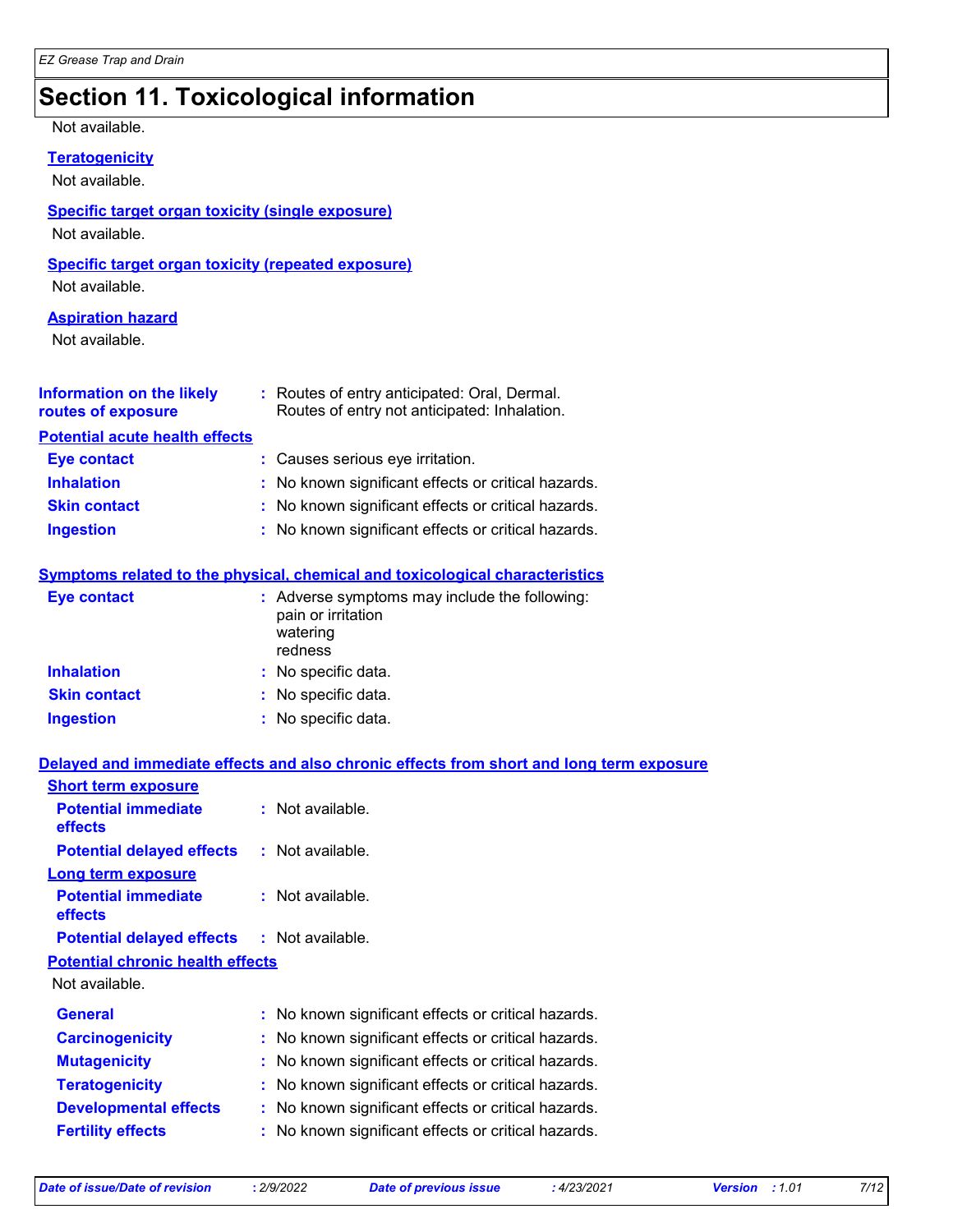### **Section 11. Toxicological information**

#### **Numerical measures of toxicity**

#### **Acute toxicity estimates**

| <b>Route</b> | <b>ATE value</b> |
|--------------|------------------|
| Oral         | 37988.26 mg/kg   |

### **Section 12. Ecological information**

#### **Toxicity**

| <b>Product/ingredient name</b>    | <b>Result</b>                       | <b>Species</b>                                                           | <b>Exposure</b> |
|-----------------------------------|-------------------------------------|--------------------------------------------------------------------------|-----------------|
| sodium nitrate                    | Acute EC50 522 mg/l Fresh water     | Fish - Pimephales promelas                                               | 96 hours        |
|                                   | Acute LC50 161 mg/l Fresh water     | Crustaceans - Hyalella azteca -<br>Adult                                 | 48 hours        |
|                                   | Acute LC50 323 mg/l Fresh water     | Daphnia - Daphnia magna -<br>Neonate                                     | 48 hours        |
|                                   | Chronic NOEC 34.4 mg/l Marine water | Algae - Hormosira banksii -<br>Gamete                                    | 72 hours        |
|                                   | Chronic NOEC 1.6 mg/l Fresh water   | Fish - Coregonus clupeaformis -<br>Embryo                                | 120 days        |
| sodium<br>dodecylbenzenesulfonate | Acute EC50 29000 µg/l Fresh water   | Algae - Chlorella pyrenoidosa -<br>Exponential growth phase              | 96 hours        |
|                                   | Acute EC50 7.81 mg/l Fresh water    | Crustaceans - Ceriodaphnia<br>dubia - Neonate                            | 48 hours        |
|                                   | Acute EC50 0.15 ppm Fresh water     | Daphnia - Daphnia pulex                                                  | 48 hours        |
|                                   | Acute IC50 112.4 mg/l Fresh water   | Algae - Pseudokirchneriella<br>subcapitata - Exponential growth<br>phase | 72 hours        |
|                                   | Acute LC50 1.18 ppm Fresh water     | Fish - Lepomis macrochirus                                               | 96 hours        |
| Alcohols, C9-11, ethoxylated      | Acute EC50 5.36 mg/l Fresh water    | Crustaceans - Ceriodaphnia<br>dubia - Neonate                            | 48 hours        |
|                                   | Acute EC50 2686 µg/l Fresh water    | Daphnia - Daphnia magna -<br>Neonate                                     | 48 hours        |
|                                   | Acute LC50 8500 µg/l Fresh water    | Fish - Pimephales promelas                                               | 96 hours        |

#### **Persistence and degradability**

Not available.

#### **Bioaccumulative potential**

| <b>Product/ingredient name</b> | <b>LogP</b> <sub>ow</sub> | <b>BCF</b> | <b>Potential</b> |
|--------------------------------|---------------------------|------------|------------------|
| sodium                         | .96                       |            | low              |
| dodecylbenzenesulfonate        |                           |            |                  |

#### **Mobility in soil**

**Soil/water partition coefficient (KOC)**

**:** Not available.

**Other adverse effects** : No known significant effects or critical hazards.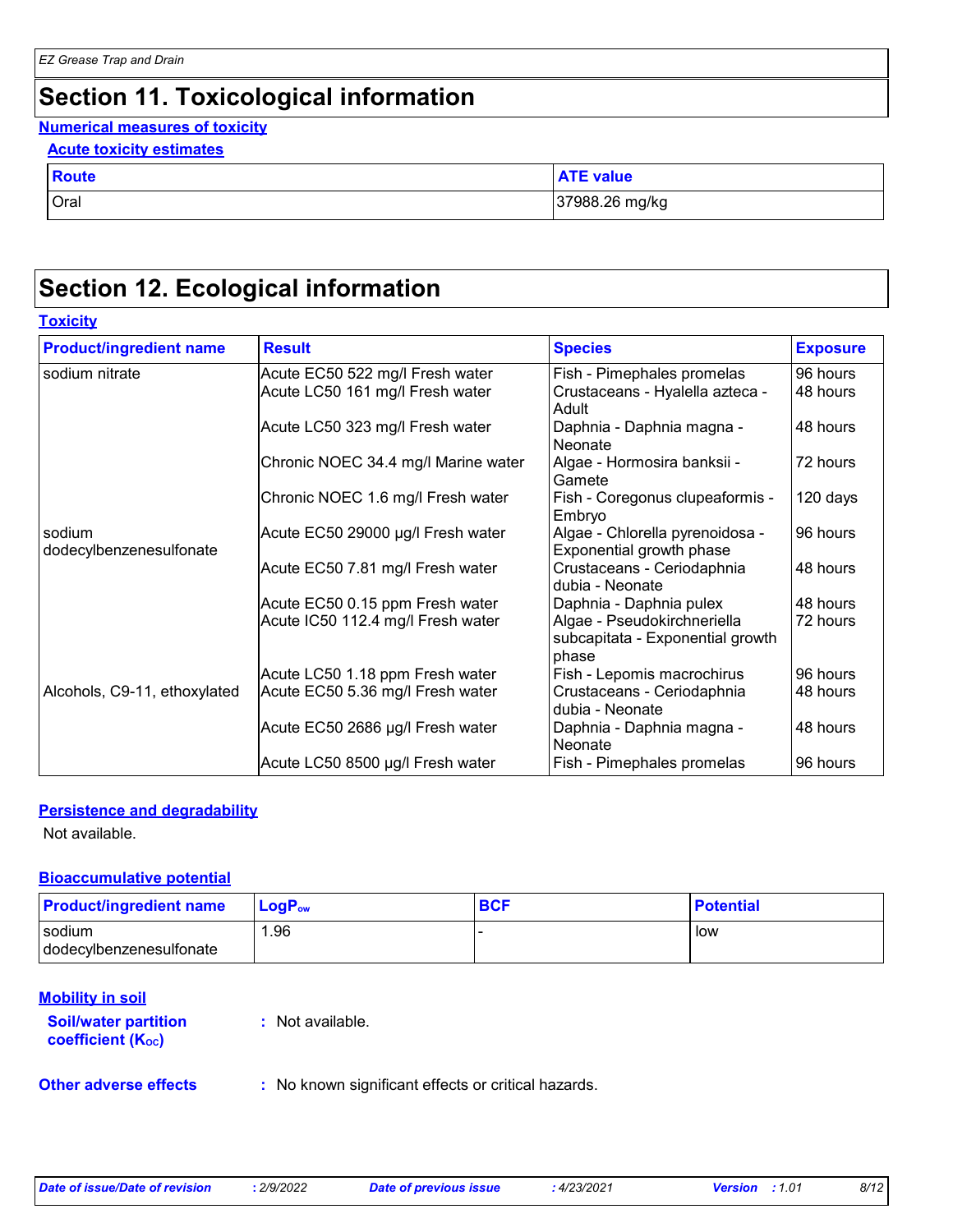### **Section 13. Disposal considerations**

**Disposal methods :**

The generation of waste should be avoided or minimized wherever possible. Disposal of this product, solutions and any by-products should at all times comply with the requirements of environmental protection and waste disposal legislation and any regional local authority requirements. Dispose of surplus and non-recyclable products via a licensed waste disposal contractor. Waste should not be disposed of untreated to the sewer unless fully compliant with the requirements of all authorities with jurisdiction. Waste packaging should be recycled. Incineration or landfill should only be considered when recycling is not feasible. This material and its container must be disposed of in a safe way. Care should be taken when handling emptied containers that have not been cleaned or rinsed out. Empty containers or liners may retain some product residues. Avoid dispersal of spilled material and runoff and contact with soil, waterways, drains and sewers.

### **Section 14. Transport information**

|                                        | <b>DOT</b><br><b>Classification</b> | <b>TDG</b><br><b>Classification</b> | <b>Mexico</b><br><b>Classification</b> | <b>ADR/RID</b> | <b>IMDG</b>    | <b>IATA</b>    |
|----------------------------------------|-------------------------------------|-------------------------------------|----------------------------------------|----------------|----------------|----------------|
| <b>UN number</b>                       | Not regulated.                      | Not regulated.                      | Not regulated.                         | Not regulated. | Not regulated. | Not regulated. |
| <b>UN proper</b><br>shipping name      |                                     |                                     |                                        |                |                |                |
| <b>Transport</b><br>hazard class(es)   |                                     |                                     |                                        |                |                | ۰              |
| <b>Packing group</b>                   |                                     |                                     |                                        |                |                |                |
| <b>Environmental</b><br><b>hazards</b> | No.                                 | No.                                 | No.                                    | No.            | No.            | No.            |

**Special precautions for user** : Transport within user's premises: always transport in closed containers that are upright and secure. Ensure that persons transporting the product know what to do in the event of an accident or spillage.

**Transport in bulk according :** Not available. **to Annex II of MARPOL and the IBC Code**

### **Section 15. Regulatory information**

| <b>U.S. Federal regulations</b>                                                   | : TSCA 8(a) PAIR: 4-(4-hydroxy-4-methylpentyl)cyclohex-3-enecarbaldehyde; $\alpha$ -<br>hexylcinnamaldehyde; 2-(4-tert-butylbenzyl) propionaldehyde;<br>3-p-cumenyl-2-methylpropionaldehyde; decanal |
|-----------------------------------------------------------------------------------|------------------------------------------------------------------------------------------------------------------------------------------------------------------------------------------------------|
|                                                                                   | TSCA 8(a) CDR Exempt/Partial exemption: Not determined                                                                                                                                               |
|                                                                                   | Clean Water Act (CWA) 307: toluene                                                                                                                                                                   |
|                                                                                   | Clean Water Act (CWA) 311: sodium dodecylbenzenesulfonate; sodium hydroxide;<br>toluene                                                                                                              |
| <b>Clean Air Act Section 112</b><br>(b) Hazardous Air<br><b>Pollutants (HAPS)</b> | : Listed                                                                                                                                                                                             |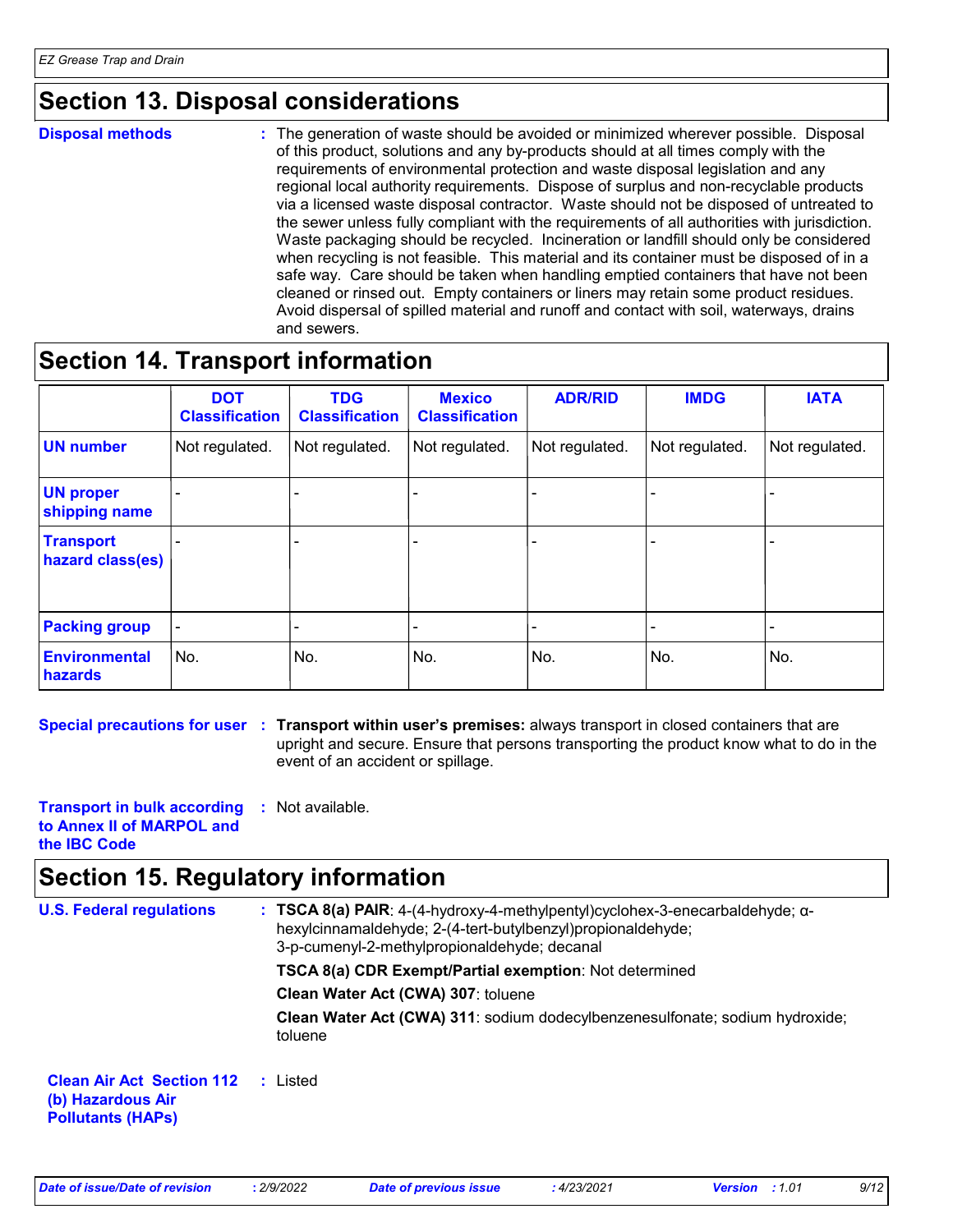### **Section 15. Regulatory information**

| <b>Clean Air Act Section 602</b><br><b>Class I Substances</b>  | : Not listed |
|----------------------------------------------------------------|--------------|
| <b>Clean Air Act Section 602</b><br><b>Class II Substances</b> | : Not listed |
| <b>DEA List I Chemicals</b><br>(Precursor Chemicals)           | : Not listed |
| <b>DEA List II Chemicals</b><br><b>(Essential Chemicals)</b>   | : Not listed |

**SARA 302/304**

#### **Composition/information on ingredients**

No products were found.

**SARA 304 RQ :** Not applicable.

#### **SARA 311/312**

#### **Classification :** EYE IRRITATION - Category 2A

#### **Composition/information on ingredients**

| <b>Name</b>                  | $\frac{9}{6}$ | <b>Classification</b>               |
|------------------------------|---------------|-------------------------------------|
| sodium nitrate               | ≤10           | OXIDIZING SOLIDS - Category 3       |
|                              |               | <b>EYE IRRITATION - Category 2A</b> |
| sodium                       | ו≥ ≥          | ACUTE TOXICITY (oral) - Category 4  |
| dodecylbenzenesulfonate      |               | SKIN IRRITATION - Category 2        |
|                              |               | <b>EYE IRRITATION - Category 2A</b> |
| Alcohols, C9-11, ethoxylated | צ≥            | <b>EYE IRRITATION - Category 2A</b> |

#### **SARA 313**

|                                           | <b>Product name</b> | <b>CAS number</b> | $\frac{9}{6}$ |
|-------------------------------------------|---------------------|-------------------|---------------|
| <b>Form R - Reporting</b><br>requirements | sodium nitrate      | 7631-99-4         | l≤10          |
| <b>Supplier notification</b>              | sodium nitrate      | 7631-99-4         | l≤10          |

SARA 313 notifications must not be detached from the SDS and any copying and redistribution of the SDS shall include copying and redistribution of the notice attached to copies of the SDS subsequently redistributed.

#### **State regulations**

| <b>Massachusetts</b> | : The following components are listed: SODIUM DODECYLBENZENE SULFONATE;<br><b>SODIUM NITRATE</b>                       |
|----------------------|------------------------------------------------------------------------------------------------------------------------|
| <b>New York</b>      | : The following components are listed: Sodium dodecylbenzene sulfonate;<br>Dodecylbenzene sulfonate                    |
| <b>New Jersey</b>    | : The following components are listed: SODIUM DODECYLBENZENE SULFONATE;<br>BENZENESULFONIC ACID, DODECYL-, SODIUM SALT |
| Pennsylvania         | : The following components are listed: BENZENESULFONIC ACID, DODECYL-,<br>SODIUM SALT; NITRIC ACID SODIUM SALT         |

#### **California Prop. 65**

**A** WARNING: This product can expose you to Toluene, which is known to the State of California to cause birth defects or other reproductive harm. For more information go to www.P65Warnings.ca.gov.

| Ingredient name | No significant risk Maximum<br>level | acceptable dosage<br>level |
|-----------------|--------------------------------------|----------------------------|
| Toluene         |                                      | Yes.                       |

#### **International regulations**

| Date of issue/Date of revision |  |
|--------------------------------|--|
|--------------------------------|--|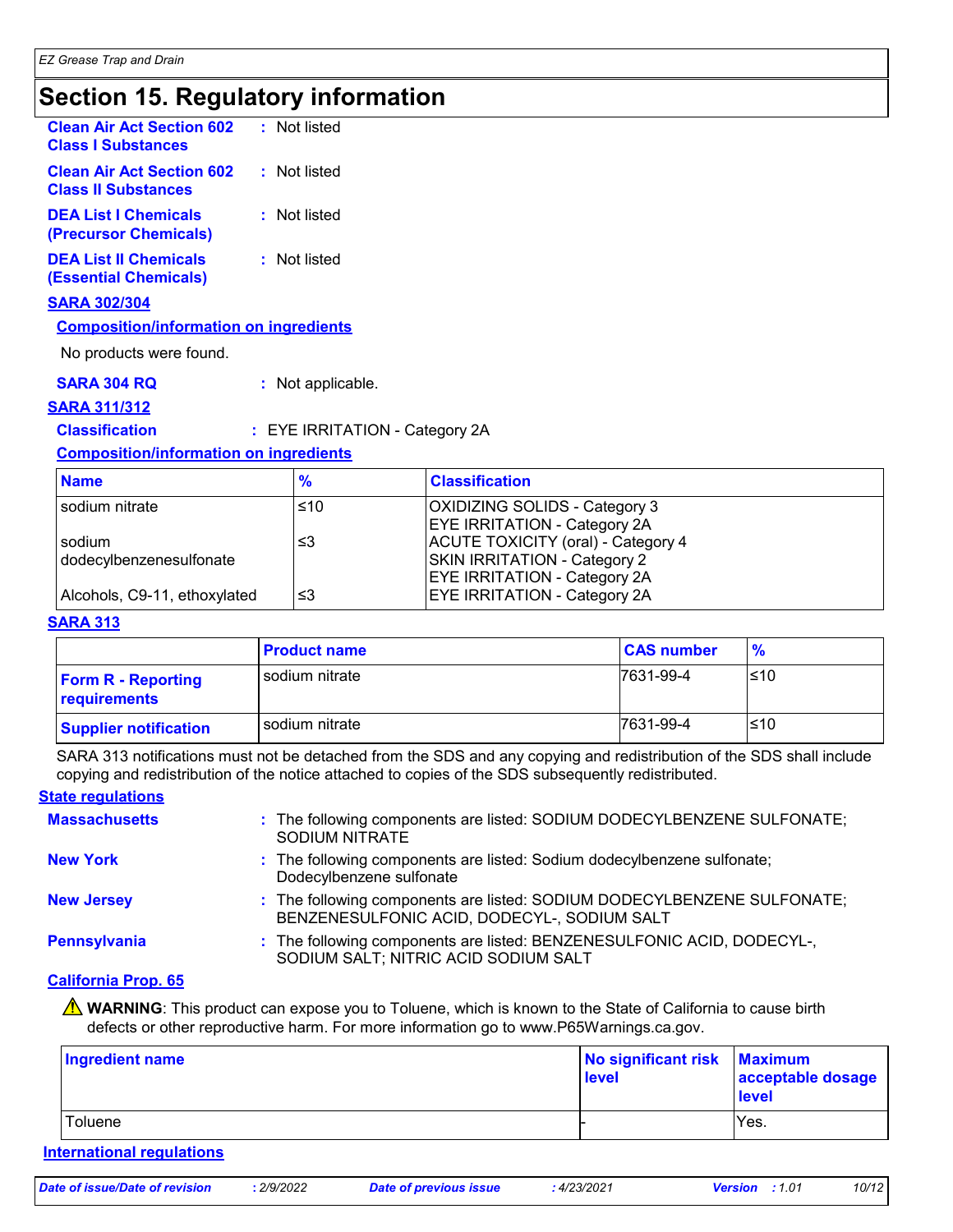### **Section 15. Regulatory information**

|                          | <b>Chemical Weapon Convention List Schedules I, II &amp; III Chemicals</b>         |
|--------------------------|------------------------------------------------------------------------------------|
| Not listed.              |                                                                                    |
| <b>Montreal Protocol</b> |                                                                                    |
| Not listed.              |                                                                                    |
|                          | <b>Stockholm Convention on Persistent Organic Pollutants</b>                       |
| Not listed.              |                                                                                    |
|                          | <b>Rotterdam Convention on Prior Informed Consent (PIC)</b>                        |
| Not listed.              |                                                                                    |
|                          | <b>UNECE Aarhus Protocol on POPs and Heavy Metals</b>                              |
| Not listed.              |                                                                                    |
| <b>Inventory list</b>    |                                                                                    |
| <b>Australia</b>         | Not determined.<br>÷                                                               |
| <b>Canada</b>            | All components are listed or exempted.                                             |
| China                    | Not determined.                                                                    |
| <b>Europe</b>            | At least one component is not listed.                                              |
| <b>Japan</b>             | Japan inventory (ENCS): Not determined.<br>Japan inventory (ISHL): Not determined. |
| <b>Malaysia</b>          | Not determined                                                                     |
| <b>New Zealand</b>       | At least one component is not listed.                                              |
| <b>Philippines</b>       | Not determined.                                                                    |
| <b>Republic of Korea</b> | Not determined.                                                                    |
| <b>Taiwan</b>            | Not determined.                                                                    |
| <b>Thailand</b>          | Not determined.                                                                    |
| <b>Turkey</b>            | Not determined.                                                                    |
| <b>United States</b>     | All components are listed or exempted.                                             |
| <b>Viet Nam</b>          | Not determined.                                                                    |
|                          |                                                                                    |

### **Section 16. Other information**

**Hazardous Material Information System (U.S.A.)**



**Caution: HMIS® ratings are based on a 0-4 rating scale, with 0 representing minimal hazards or risks, and 4 representing significant hazards or risks. Although HMIS® ratings and the associated label are not required on SDSs or products leaving a facility under 29 CFR 1910.1200, the preparer may choose to provide them. HMIS® ratings are to be used with a fully implemented HMIS® program. HMIS® is a registered trademark and service mark of the American Coatings Association, Inc.**

**The customer is responsible for determining the PPE code for this material. For more information on HMIS® Personal Protective Equipment (PPE) codes, consult the HMIS® Implementation Manual.**

**National Fire Protection Association (U.S.A.)**